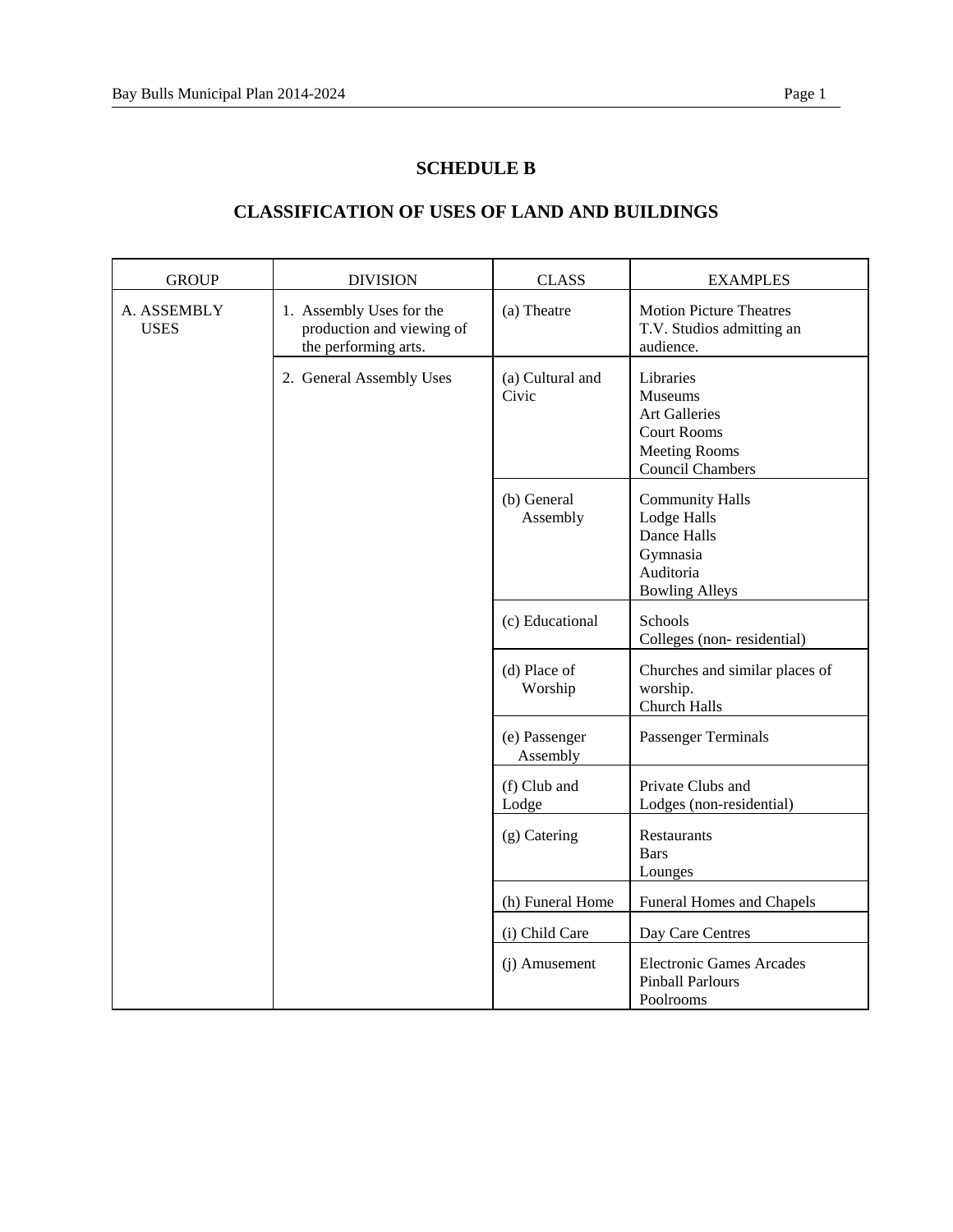| <b>GROUP</b>                              | <b>DIVISION</b>                                        | <b>CLASS</b>                                    | <b>EXAMPLES</b>                                                                                                                                                                    |
|-------------------------------------------|--------------------------------------------------------|-------------------------------------------------|------------------------------------------------------------------------------------------------------------------------------------------------------------------------------------|
| A. ASSEMBLY<br><b>USES</b><br>(continued) | 3. Arena-type Uses                                     | (a) Indoor<br>Assembly                          | Arenas<br>Armouries<br><b>Ice Rinks</b><br><b>Indoor Swimming Pools</b>                                                                                                            |
|                                           | 4. Open-air Assembly Uses                              | (a) Outdoor<br>Assembly                         | <b>Bleachers</b><br>Grandstands<br><b>Outdoor Ice Rinks</b><br>and Swimming Pools<br><b>Amusement Parks and Fair-</b><br>grounds<br><b>Exhibition Grounds</b><br>Drive-in Theatres |
| <b>B. INSTITUTIONAL</b><br><b>USES</b>    | 1. Penal and Correctional<br><b>Institutional Uses</b> | (a) Penal and<br>Correctional<br>Detention      | Jails<br>Penitentiaries<br>Police Stations (with detention<br>quarters)<br>Prisons<br>Psychiatric Hospitals (with<br>detention quarters)<br>Reformatories                          |
|                                           | 2. Special Care<br><b>Institutional Uses</b>           | (a) Medical<br>Treatment<br>and Special<br>Care | Children's Homes<br><b>Convalescent Homes</b><br>Homes for Aged<br>Hospitals<br><b>Infirmaries</b><br>Orphanages<br>Psychiatric<br>Hospitals<br>Sanatoria                          |
| C. RESIDENTIAL<br><b>USES</b>             | 1. Residential<br>Dwelling<br>Uses                     | (a) Single<br>Dwelling                          | <b>Single Detached Dwellings</b><br>Family & Group Homes                                                                                                                           |
|                                           |                                                        | (b) Double<br>Dwelling                          | Semi-detached Dwelling<br><b>Duplex Dwellings</b><br>Family & Group Homes                                                                                                          |
|                                           |                                                        | $(c)$ Row<br>Dwelling                           | <b>Row Houses</b><br><b>Town Houses</b><br>Family & Group Homes                                                                                                                    |
|                                           |                                                        | (d) Apartment<br>Building                       | Apartments<br>Family & Group Homes                                                                                                                                                 |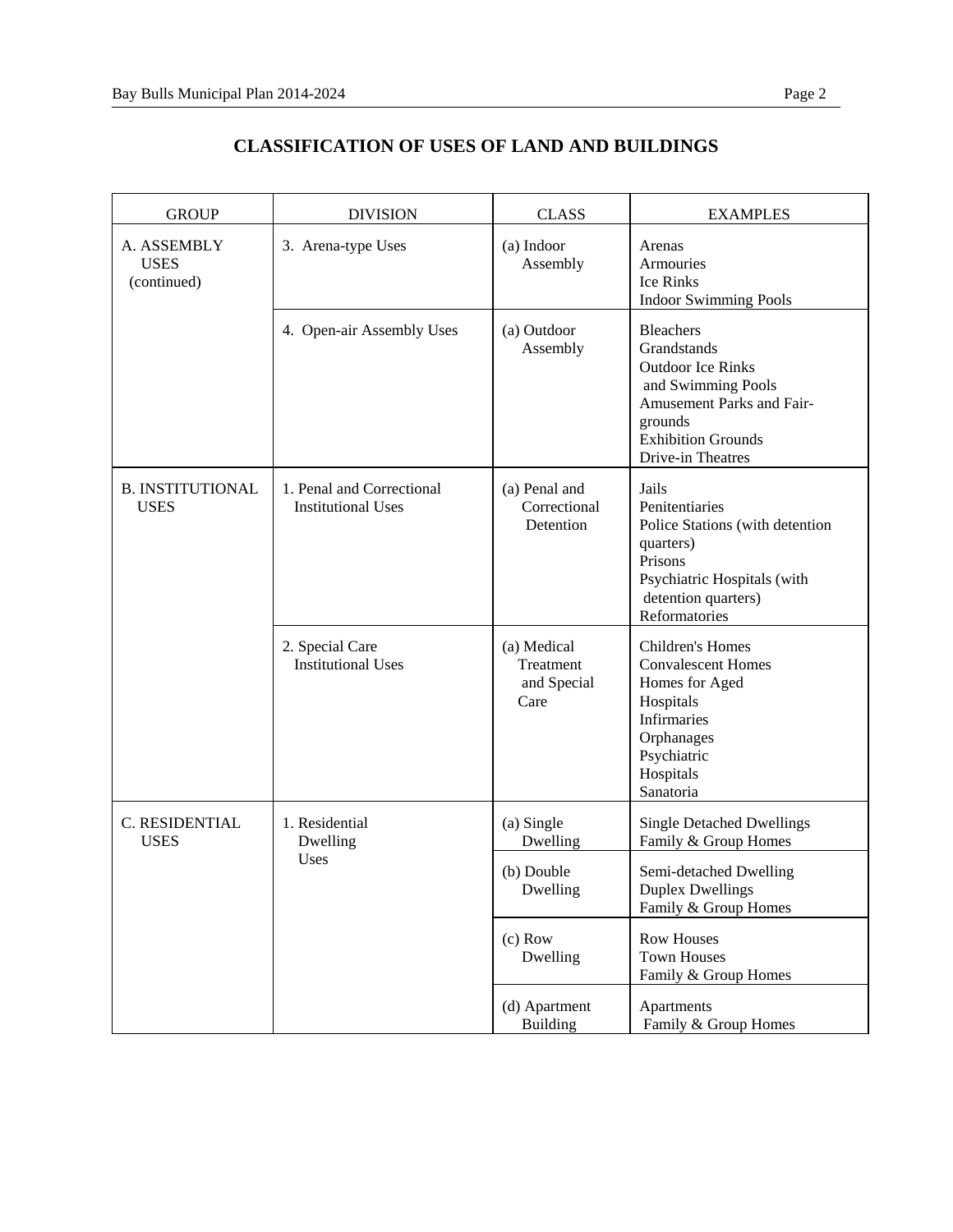| <b>GROUP</b>                                                      | <b>DIVISION</b>                                                | <b>CLASS</b>                         | <b>EXAMPLES</b>                                                                                                                                           |
|-------------------------------------------------------------------|----------------------------------------------------------------|--------------------------------------|-----------------------------------------------------------------------------------------------------------------------------------------------------------|
| C. RESIDENTIAL<br><b>USES</b><br>(continued)                      | 2. General Residential Uses<br>(continued)                     | (a) Collective<br>Residential        | Residential<br>Colleges & Schools<br>University & College Halls<br>of Residence<br>Convents & Monasteries<br>Nurses and Hospital Residences               |
|                                                                   |                                                                | (b) Boarding<br>House<br>Residential | <b>Boarding Houses</b><br><b>Lodging Houses</b>                                                                                                           |
|                                                                   |                                                                | (c) Commercial<br>Residential        | Hotels & Motels<br>Hostels<br><b>Residential Clubs</b>                                                                                                    |
|                                                                   |                                                                | (d) Seasonal<br>Residential          | Summer Homes & Cabins<br>Hunting & Fishing Cabins                                                                                                         |
|                                                                   |                                                                | (e) Mobile Homes                     | Mobile Homes                                                                                                                                              |
| <b>D. BUSINESS</b><br>& PERSONAL<br><b>SERVICE</b><br><b>USES</b> | 1. Business, Professional, and<br><b>Personal Service Uses</b> | (a) Office                           | Offices (including<br>Government Offices)<br><b>Banks</b>                                                                                                 |
|                                                                   |                                                                | (b) Medical $&$<br>Professional      | <b>Medical Offices</b><br>and Consulting Rooms<br>Dental Offices & Surgeries<br>Legal Offices<br><b>Similar Professional Offices</b>                      |
|                                                                   |                                                                | (c) Personal<br>Service              | <b>Barbers</b><br>Hairdressers<br><b>Beauty Parlours</b><br><b>Small Appliance Repairs</b>                                                                |
|                                                                   |                                                                | (d) General<br>Service               | Self-service Laundries<br>Dry Cleaners (not using<br>flammable or explosive<br>substances)<br>Small Tool and Appliance<br>Rentals<br><b>Travel Agents</b> |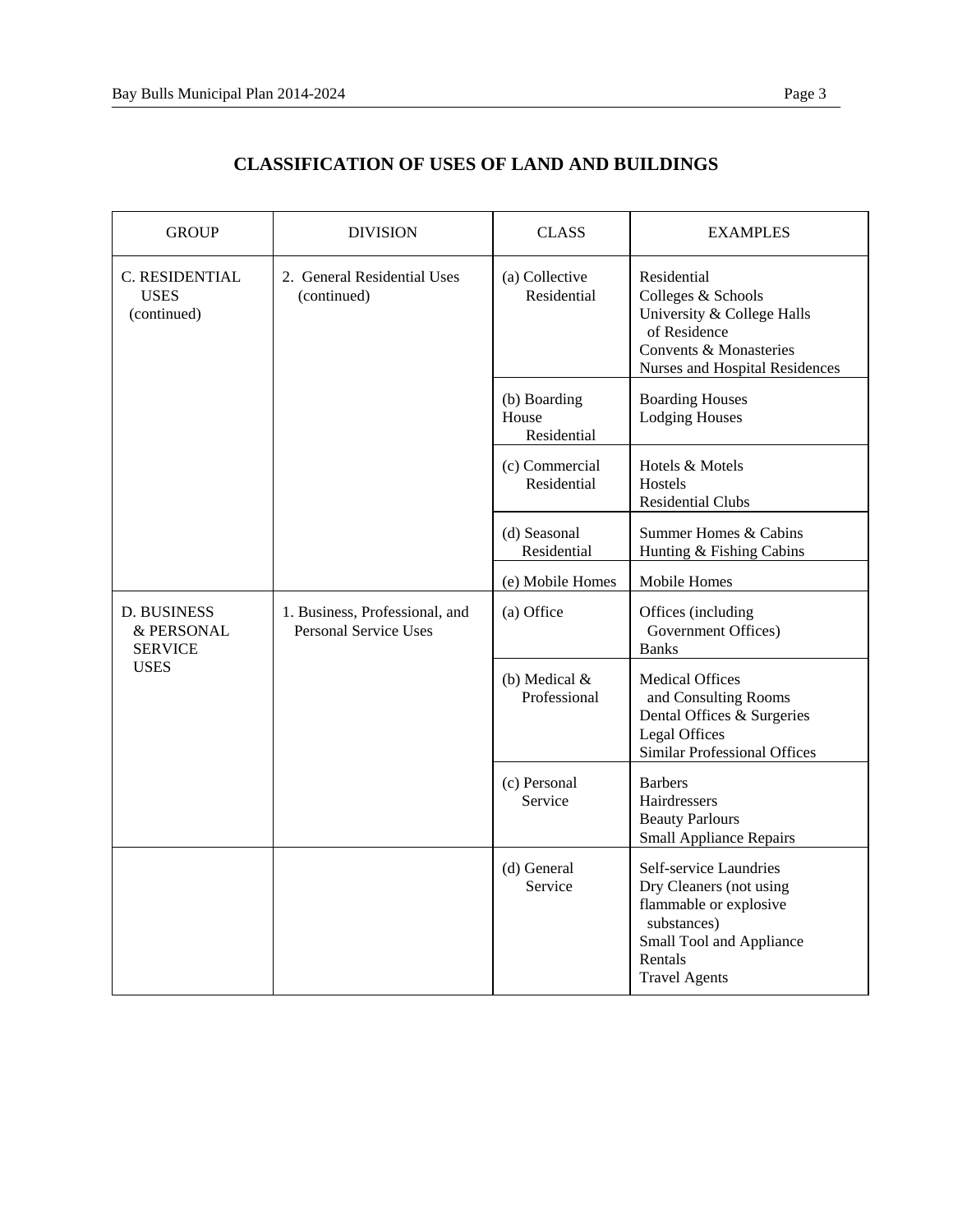| <b>GROUP</b>                                                                     | <b>DIVISION</b>                                                                                  | <b>CLASS</b>                 | <b>EXAMPLES</b>                                                                                                                                                                                                             |
|----------------------------------------------------------------------------------|--------------------------------------------------------------------------------------------------|------------------------------|-----------------------------------------------------------------------------------------------------------------------------------------------------------------------------------------------------------------------------|
| D. BUSINESS &<br><b>PERSONAL</b><br><b>SERVICE</b><br><b>USES</b><br>(continued) | 1. Business,<br>Professional<br>& Personal<br>Service Uses<br>(continued)                        | (e) Communica-<br>tions      | Radio Stations<br><b>Telephone Exchanges</b>                                                                                                                                                                                |
|                                                                                  |                                                                                                  | (f) Police<br>Station        | <b>Police Stations</b><br>without detention quarters                                                                                                                                                                        |
|                                                                                  |                                                                                                  | (g) Taxi Stand               | Taxi Stands                                                                                                                                                                                                                 |
|                                                                                  |                                                                                                  | (h) Take-out<br>Food Service | Take-out Food<br>Service                                                                                                                                                                                                    |
|                                                                                  |                                                                                                  | (i) Veterinary               | Veterinary Surgeries                                                                                                                                                                                                        |
| E. MERCANTILE<br><b>USES</b>                                                     | 1. Retail Sale and<br>Display Uses                                                               | (a) Shopping<br>Centre       | <b>Shopping Centres</b>                                                                                                                                                                                                     |
|                                                                                  |                                                                                                  | (b) Shop                     | Retail Shops, Stores and<br>Showrooms<br><b>Department Stores</b>                                                                                                                                                           |
|                                                                                  |                                                                                                  | (c) Indoor Market            | <b>Market Halls</b><br><b>Auction Halls</b>                                                                                                                                                                                 |
|                                                                                  |                                                                                                  | (d) Outdoor<br>Market        | Market Grounds<br><b>Animal Markets</b><br>Produce and Fruit Stands<br><b>Fish Stalls</b><br>Car lots                                                                                                                       |
|                                                                                  |                                                                                                  | (e) Convenience<br>Store     | <b>Confectionary Stores</b><br><b>Corner Stores</b><br><b>Gift Shops</b><br><b>Specialty Shops</b>                                                                                                                          |
| F. INDUSTRIAL<br><b>USES</b>                                                     | 1. Industrial uses involving<br>highly combustible and<br>hazardous substances and<br>processes. | (a) Hazardous<br>Industry    | <b>Bulk Storage of hazardous</b><br>liquids and substances.<br><b>Chemical Plants</b><br><b>Distilleries</b><br>Feed Mills<br>Lacquer, Mattress, Paint, Varnish,<br>and<br><b>Rubber Factories</b><br><b>Spray Painting</b> |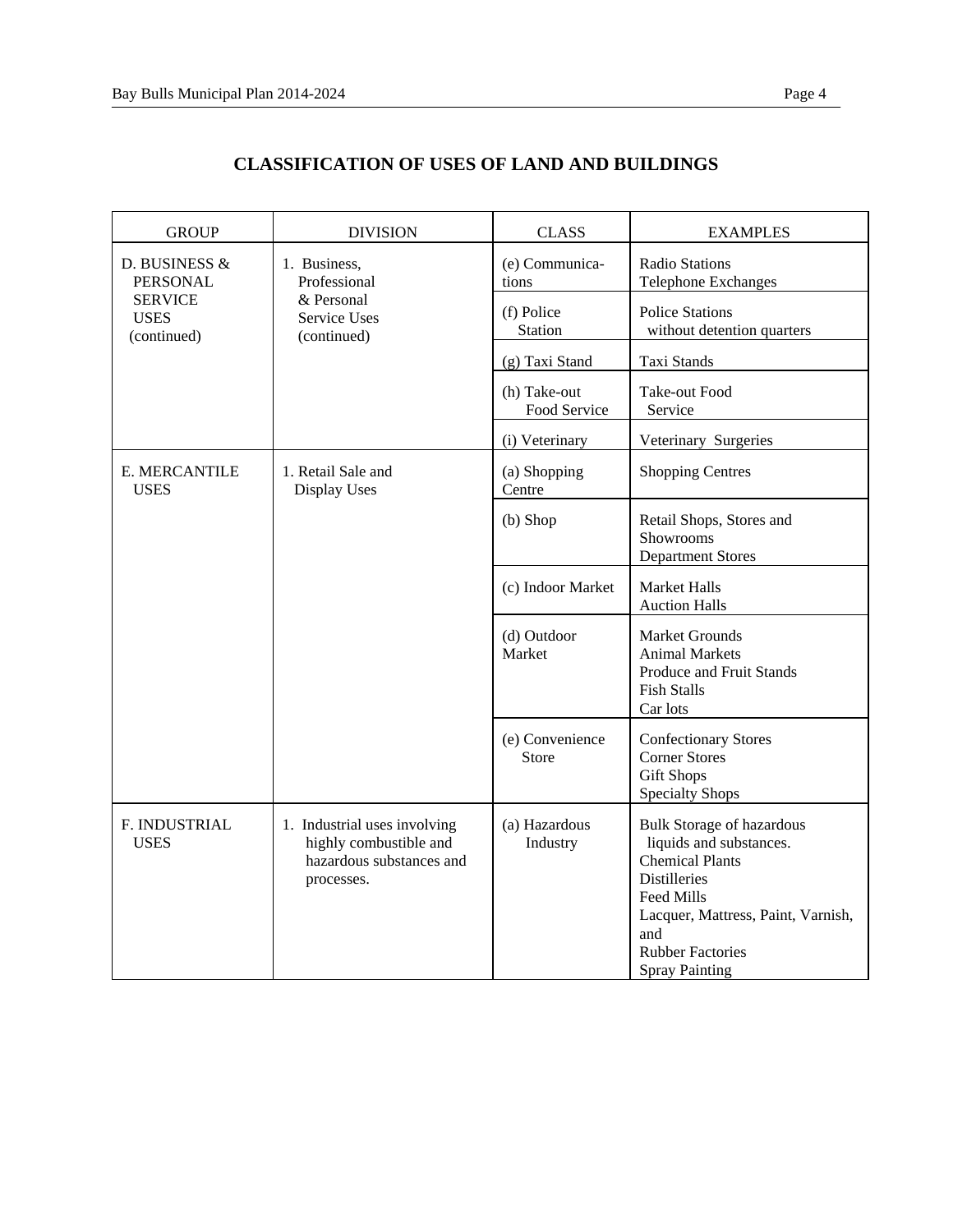| <b>GROUP</b>                                | <b>DIVISION</b>                                                                           | <b>CLASS</b>                   | <b>EXAMPLES</b>                                                                                                                                                                                                     |
|---------------------------------------------|-------------------------------------------------------------------------------------------|--------------------------------|---------------------------------------------------------------------------------------------------------------------------------------------------------------------------------------------------------------------|
| F. INDUSTRIAL<br><b>USES</b><br>(continued) | 2. General Industrial Uses<br>involving Limited<br>Hazardous Substances and<br>Processes. | (a) General<br>Industry        | Factories<br>Cold Storage Plants<br><b>Freight Depots</b><br><b>General Garages</b><br>Warehouses<br>Workshops<br>Laboratories<br>Laundries<br><b>Planing Mills</b><br><b>Printing Plants</b><br>Contractors' Yards |
|                                             |                                                                                           | (b) Service<br>Station         | <b>Gasoline Service Stations</b><br>Gas Bars                                                                                                                                                                        |
|                                             | 3. Light, Non-hazardous or<br>Non-intrusive Industrial Uses.                              | (a) Light<br>Industry          | <b>Light Industry</b><br><b>Parking Garages</b><br><b>Indoor Storage</b><br>Warehouses<br>Workshops                                                                                                                 |
| G. NON-BUILDING<br><b>USES</b>              | 1. Uses not directly related to<br>building.                                              | (a) Agriculture                | <b>Commercial Farms</b><br><b>Hobby Farms</b><br>Market Gardens & Nurseries                                                                                                                                         |
|                                             |                                                                                           | (b) Forestry                   | <b>Tree Nurseries</b><br>Silviculture                                                                                                                                                                               |
|                                             |                                                                                           | (c) Mineral<br>Working         | Quarries<br>Pits<br>Mines<br>Oil Wells                                                                                                                                                                              |
|                                             |                                                                                           | (d) Recreational<br>Open Space | <b>Playing Fields</b><br><b>Sports Grounds</b><br>Parks<br>Playgrounds                                                                                                                                              |
|                                             |                                                                                           | (e) Conservation               | Watersheds<br><b>Buffer Strips</b><br><b>Flood Plains</b><br>Architectural, Historical and<br><b>Scenic Sites</b><br><b>Steep Slopes</b><br><b>Wildlife Sanctuaries</b>                                             |
|                                             |                                                                                           | (f) Cemetery                   | Cemeteries<br>Graveyards                                                                                                                                                                                            |
|                                             |                                                                                           | (g) Scrap Yard                 | Car Wrecking Yards<br>Junk Yards<br><b>Scrap Dealers</b>                                                                                                                                                            |